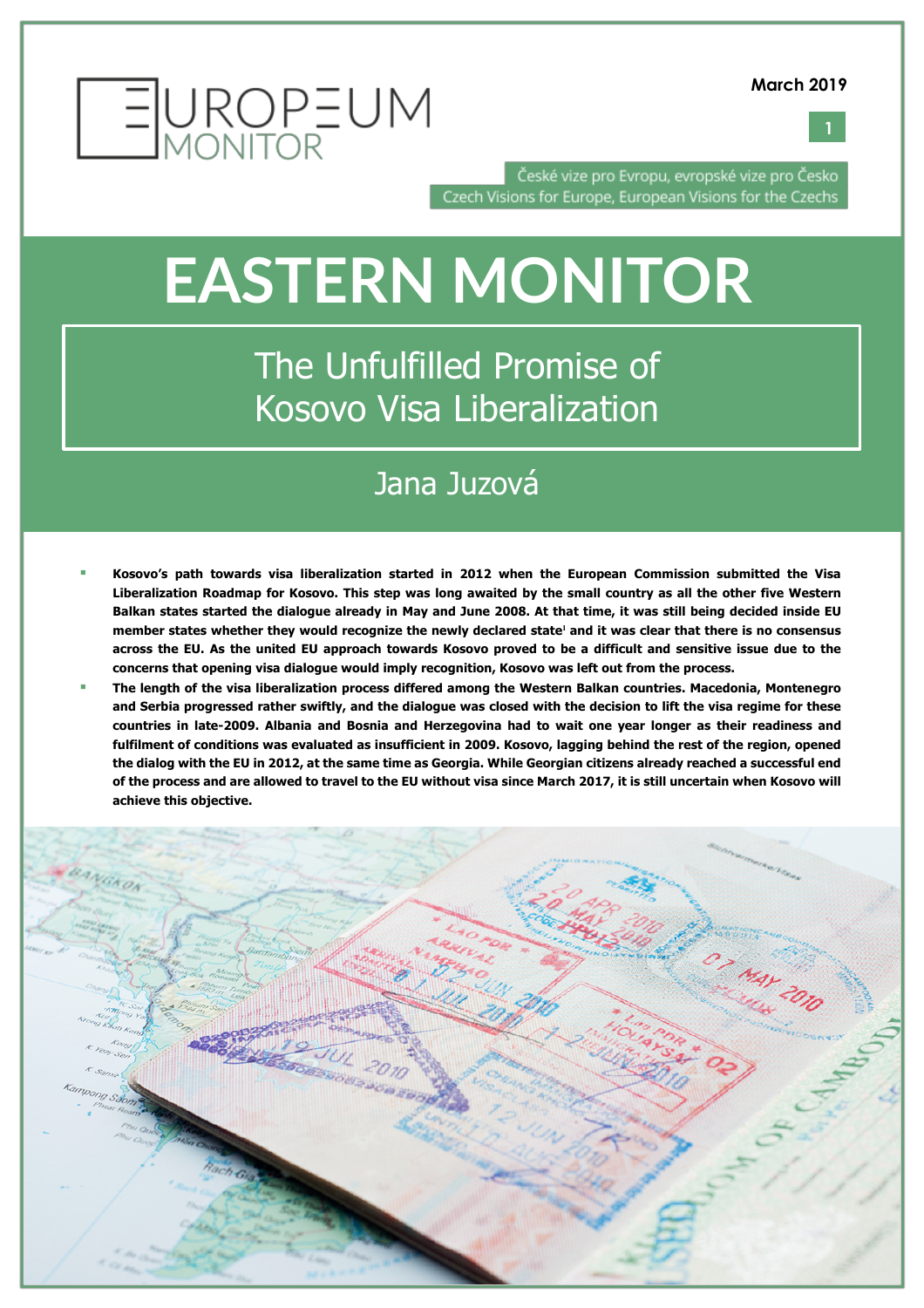**2**



České vize pro Evropu, evropské vize pro Česko Czech Visions for Europe, European Visions for the Czechs

### Kosovars, the unwelcome relatives?

Kosovo citizens have been awaiting the liberalization full of hope but with the delays, the mood in the country is gradually getting worse, further damaging the already not very positive image of the EU authorities among Kosovars. $2$  In 2016, the European Commission proposed to the European Parliament and the Council of the EU to lift the visa requirements with the provision that the country ratifies the border agreement with Montenegro and improves its track record of corruption and organized crime cases by the time the decision on visa-free regime is adopted.<sup>3</sup> However, the progress was deemed insufficient by the European Parliament and Council of the EU, and the whole process was postponed. In July 2018, the Commission's evaluation stated that Kosovo has fulfilled the remaining two conditions – the Kosovo Parliament ratified the border demarcation with Montenegro in March 2018 and Kosovo worked on improving its track record of organized crime and corruption cases – and recommended once again the European Parliament and Council to introduce the visa-free regime for Kosovo.4

The Kosovars were awaiting the verdict as the European Parliament in September decided in favour of the abolition of the visa regime for Kosovo citizens. In its Plenary Session vote, the decision passed with 420 MEPs majority, over 186 against it.<sup>5</sup> However, the most difficult negotiations are happening in the Council of the EU where the member states have to adopt the decision

<sup>1</sup> Kosovo declared its independence on February 17, 2008.

<sup>2</sup> During Commissioner Hahn's visit in Pristina in December, Kosovars were protesting against prolonged visa liberalization process. Kosovo's EU Visa Liberalisation Hopes Dwindle in 2019, Balkan Insight, at https://balkaninsight.com/2019/01/16/kosovo-seu-visa-liberalisation-hopes-dwindle-in-2019-01-15-2019/.

 $\overline{a}$ 

According to Public Pulse XII, a public survey prepared by UNDP Kosovo, almost one quarter of respondents blames EU and EULEX for not yet finalizing the process of visa liberalization. The brief is available at a structure at a structure at a structure at a structure at a structure at a structure at a structure at a structure at a structure at a structure at a structure at a structure at a structure at a structure at

http://www.ks.undp.org/content/dam/kosovo/docs/PublicPulse/pp 12/PP%2012%20eng.pdf.

to lift the visa requirement for Kosovo citizens with a qualified majority.<sup>6</sup> Up to this moment, most member states oppose the abolition of the visa regime and the situation is unlikely to change with the crucial election to European Parliament coming up in May 2019.

With growing support to Eurosceptic and nationalist parties and movements across Europe at a time when the emphasis is rather on strengthening the EU borders and insular policies, enabling Kosovo citizens to travel to the EU visa-free would be a contentious decision dividing EU populations along the aforementioned Eurosceptic and pro-European fault lines. This trend is further supported by the fact that during the migration crisis in which an influx of migrants sought asylum in EU member states, a large number of Kosovo citizens were entering the EU illegally and applying for asylum as well. According to experts and interviews with Brussels officials, this "abuse" of the situation by some Kosovo citizens has only damaged the image of Kosovo among EU nationals.7

The support to further enlargement and probably also to any form of opening up of the EU the Western Balkan states has been steadily decreasing in past decade or two. In 2002, 21 % of Europeans were in favour of future enlargement including all countries wishing to join and 44 % in favour of including only some countries with only 14 % against any further enlargement.<sup>8</sup> (Although it is important to mention that at this point the discussion was focused on the Eastern

<sup>7</sup> Migration: Challenging visa liberalization for Kosovo, Kosovar Centre for Security Studies, September 2015, pp. 8. Online at http://www.qkss.org/repository/docs/visa-migrationeng\_190914.pdf or What is holding Kosovo's visa liberalisation back? at European Western Balkans, https://europeanwesternbalkans.com/2018/12/26/holdingkosovos-visa-liberalisation-back/.

<sup>8</sup> European Commission, Eurobarometer 56.3, downloads available at a structure at a structure at a structure at a structure at a structure at a structure at a structure at a structure at a structure at a structure at a structure at a structure at a structure at a structure at http://ec.europa.eu/commfrontoffice/publicopinion/archives/ebs\_1 66\_en.htm.

<sup>&</sup>lt;sup>3</sup> European Commission, European Commission proposes visa-free travel for the people of Kosovo, online at http://europa.eu/rapid/press-release\_IP-16-1626\_en.htm.

<sup>4</sup> European Commission, Visa Liberalisation: Commission confirms Kosovo fulfils all required benchmarks, online at http://europa.eu/rapid/press-release\_IP-18-4562\_en.htm.

<sup>&</sup>lt;sup>5</sup> SchengenVisaInfo.com. European Parliament approves visa talks with Kosovo, online at https://www.schengenvisainfo.com/news/european-parliamentapproves-visa-talks-with-kosovo/.

 $6$  To pass the proposal with qualified majority means at least 55% of member states have to vote in favour while in the same time their population has to amount to at least 65% of the population of the whole EU.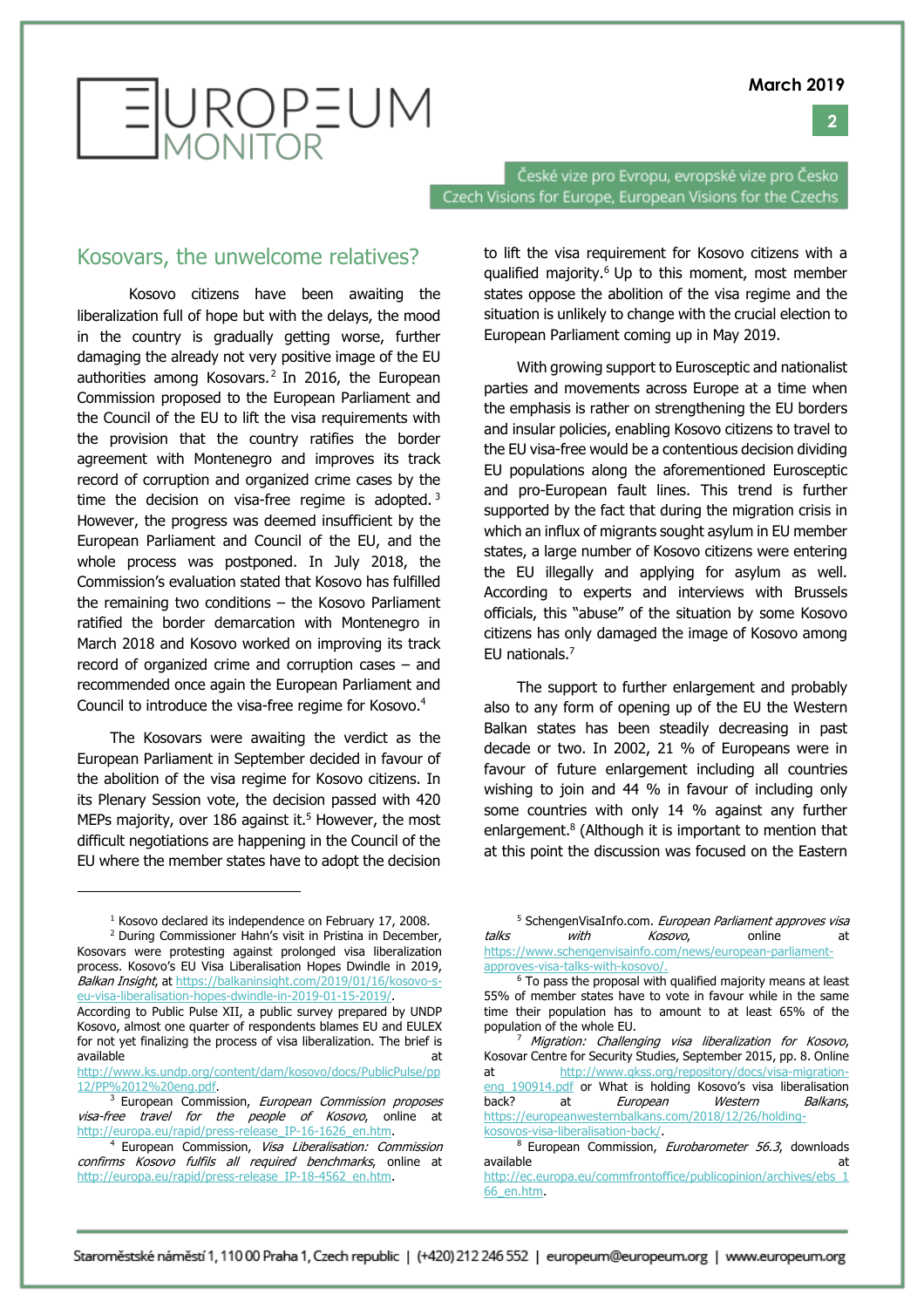#### **3**



České vize pro Evropu, evropské vize pro Česko Czech Visions for Europe, European Visions for the Czechs

enlargement countries and not the Western Balkans.) In 2008, the clear division between the old and new member states showed; only in the old member states of Netherlands, Denmark, Spain and Portugal were a majority of the population in favour of enlargement, while among the new members the support was generally very high.<sup>9</sup> However, another survey at that time showed that the stability of opinions has to be taken with a grain of scepticism and that a different wording (e.g. enlargement once the candidates meet all conditions or favouring enlargement if it does not happen too fast)<sup>10</sup> significantly impacted the results. One of the last surveys has shown a rather grim trend for the enlargement policy.<sup>11</sup> In 2012, populations of majority of member states expressed opposition to enlargement. Only in Poland, Hungary, Latvia, Lithuania, Estonia and Spain were the majority of the population in favour. The opposition was strongest in Austria, France, Germany and Luxembourg.12 With the advent of the migration crisis and surge in nationalist and populist sentiments, these numbers can be expected to deteriorate further.

In spite of the positive steps in 2018 taken mainly by the European Commission in order to put the Western Balkans and enlargement policy back on the EU agenda, current trends suggest the enlargement fatigue is far from being overcome and probably only deepening. This is detrimental also for Kosovo, regardless of how far from actual membership it is. In the atmosphere of very little support among EU populations and leaders for opening up to the more advanced candidates, there will be much less enthusiasm to open up to Kosovo.

berlin.de/kfgeu/maxcap/system/files/maxcap\_wp\_02.pdf.

downloads available at

Kosovo's long bumpy way to visa-free regime

In comparison to other Western Balkan countries, Kosovo's visa liberalization process has been much more demanding, including more conditions and obstacles encompassing more areas than was usual for visa policy. The list of requirements the country has to meet in order to receive a recommendation for lifting the visa regime is defined in each country's Visa Liberalization Roadmap. While all the other five countries from the Western Balkan Six had to fulfil from forty to forty-two requirements  $13$  for the visa liberalization process to advance, in case of Kosovo it was 95 conditions which were furthermore formulated in a more detailed way.14

Once the country meets these conditions, the European Commission can recommend the European Parliament and Council of the EU to vote in favour of lifting the visa regime. In its 2016 recommendation, the Commission reserved the condition that until the vote passes, Kosovo will meet the two remaining requirements – ratification of the demarcation border with Montenegro and improved track record of organized crime and corruption cases. This was not the first time the Commission approved the recommendation for visa liberalization with the provision that some remaining conditions will have to be met before the liberalization would come into force – the same procedure applied in case of Montenegro and Serbia before. Despite the Commission's

https://www.esiweb.org/index.php?lang=en&id=352.<br><sup>14</sup> Visa Liberalization with Kosovo Roadmap, available online at:

<sup>&</sup>lt;sup>9</sup> European Commission, Eurobarometer 70, online at http://ec.europa.eu/commfrontoffice/publicopinion/archives/eb/eb 70/eb70\_full\_en.pdf, results summarized in The 'Old' and the 'New' Europeans: Analyses of Public Opinion on EU Enlargement in Review, MAXCAP Working Paper No. 2, April 2014, available at http://userpage.fu-

<sup>&</sup>lt;sup>10</sup> European Commission, Special Eurobarometer: The European Union and its Neighbours, and available at at

http://ec.europa.eu/commfrontoffice/publicopinion/archives/ebs/e bs\_259\_en.pdf.  $11$  European Commission, Standard Eurobarometer 78,

http://ec.europa.eu/commfrontoffice/publicopinion/archives/eb/eb 78/eb78\_en.htm.

 $12$  Summarized and visualization in The 'Old' and the 'New' Europeans: Analyses of Public Opinion on EU Enlargement in Review, and the contract of the contract of the http://userpage.fuberlin.de/kfgeu/maxcap/system/files/maxcap\_wp\_02.pdf

<sup>&</sup>lt;sup>13</sup> Visa Liberalization Roadmaps for Serbia, Montenegro, Macedonia, Albania and Bosnia and Herzegovina are available for download at European Stability Initiative website:

https://www.esiweb.org/pdf/White%20List%20Project%20Paper %20-%20Roadmap%20Kosovo.pdf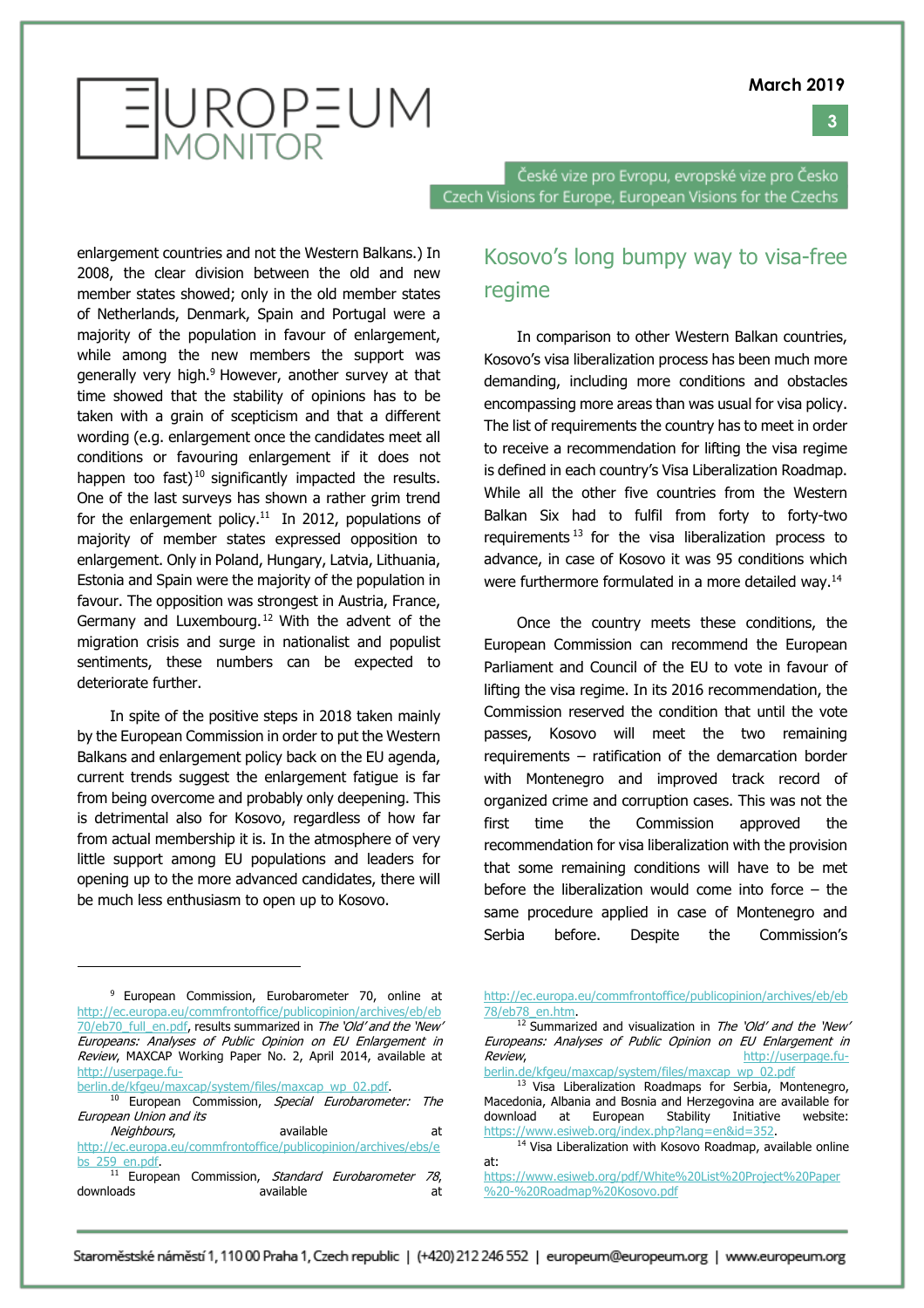

EUROPEUM

České vize pro Evropu, evropské vize pro Česko Czech Visions for Europe, European Visions for the Czechs

recommendation, the European Parliament stopped the process when the mandate for the Parliament to negotiate with other EU institutions (so-called trialogue) was not approved.<sup>15</sup>

The delay in Kosovo's visa liberalization process was received with criticism both from Kosovo politicians and experts, particularly regarding the unresolved demarcation of border with Montenegro, which was seen as unjustified. It was brought to attention that resolution of border issues was in the past included only when the EU accession was on the table and not for the visa liberalization. Also, even inside the EU there were several cases of unresolved border issues between member states (e.g. Czech Republic and Poland, Czech Republic and Germany or Slovenia and Croatia), which did not represent an obstacle to the enlargement. Furthermore, demarcation was neither required from Georgia nor Ukraine, who were going through the process at the same time as Kosovo.<sup>16</sup> On the other hand, some EU representatives talk about the longawaited border demarcation ratification as a missed opportunity on Kosovo's side. <sup>17</sup> While the agreement between Kosovo and Montenegro was reached already in 2015, due to large opposition and deep political divisions on this issue, it took almost three years until the Kosovo Parliament ratified the agreement. Had Kosovo politicians reached an agreement earlier, it could possibly help it to benefit from the overall more open

<sup>15</sup> Radio Free Europe/Radio Liberty, EU parliament committee oks Georgia visa deal, Kosovo deal in limbo, 5 September 2016, available at: https://www.refworld.org/docid/57db9a9113.html.<br><sup>16</sup> SchengenVisaInfo.com. *The isolated pro-Europeans: How* 

much time is left?, online at https://www.schengenvisainfo.com/news/isolated-pro-europeansmuch-time-left/ or "Soft" power of isolation, New Europe, online at https://www.neweurope.eu/article/soft-power-isolation/.

<sup>17</sup> EU Rapporteur: Kosovo Has Missed the Visa Train, Emerging Europe, at https://emerging-europe.com/news/eurapporteur-kosovo-missed-visa-train/.

<sup>18</sup> The deal faced a violent opposition from both opposition politicians and public with with MPs releasing tear gas in parliament to stop the vote and clashes of protesters and police in the street. (Kosovo and Montenegro reach deal on 2015 border agreement, Reuters, at https://www.reuters.com/article/us-kosovomontenegro-border/kosovo-and-montenegro-reach-deal-on-2015 border-agreement-idUSKCN1G01HA.)

atmosphere and the process together with Georgia and Ukraine to be able to close the whole process earlier.

Last year, the Commission released a recommendation for lifting the visa regime with Kosovo again, this time on the basis of fulfilment of the last two remaining conditions. While the border demarcation with Montenegro was ratified by the Kosovo Parliament in March 2018, after this question destabilized the country <sup>18</sup> and the government fell over this issue in 2017<sup>19</sup>, the second condition of more successful fight against organized crime and corruption cases is more difficult to assess and is more political in its nature. It seems that some European leaders are looking for justifications for vetoing of the visa liberalization. Doubts about the rule of law and corruption situation in the country are accompanied by concerns about high migration from Kosovo to EU and misuse of the visa-free travel regime by Kosovo citizens leading to general politicization of the whole process and attempts to add more conditions for the visa liberalization. In November last year, Austrian Chancellor Sebastian Kurz caused some controversy by his statement in Pristina which was interpreted as suggestion to condition the process with the conclusion of the Belgrade-Pristina dialog.<sup>20</sup> After the introduction of the tariffs by Kosovo, the EU leaders hinted that revoking of the tariffs would be in Kosovo's  $interest<sup>21</sup> - as it is clear that this step did not contribute$ to overall support for granting Kosovo the visa

<sup>&</sup>lt;sup>19</sup> Kosovo government falls over border demarcation deal with Montenegro, EURACTIV, https://www.euractiv.com/section/enlargement/news/kosovogovernment-falls-over-border-demarcation-deal-with-

montenegro/.

<sup>&</sup>lt;sup>20</sup> Wir verstehen Sie nicht, Herr Kurz, Prishtina Insight, https://prishtinainsight.com/wir-verstehen-sie-nicht-herr-kurz/. The statement was largely criticized, most vocally mainly by Tanja Fajon, the EP rapporteur for visa liberalization for Kosovo. (Fajon Concerned Visa Liberalization Is Being Politicized, RTK,<br>https://www.rtklive.com/en/news-single.php?ID=12757.)

 $121$  European External Action Service, Remarks by HR/VP Mogherini at the joint press conference following the 5th EU-Serbia Stabilisation and Association Council, at https://eeas.europa.eu/headquarters/headquartershomepage/55703/remarks-hrvp-mogherini-joint-press-conferencefollowing-5th-eu-serbia-stabilisation-and\_en.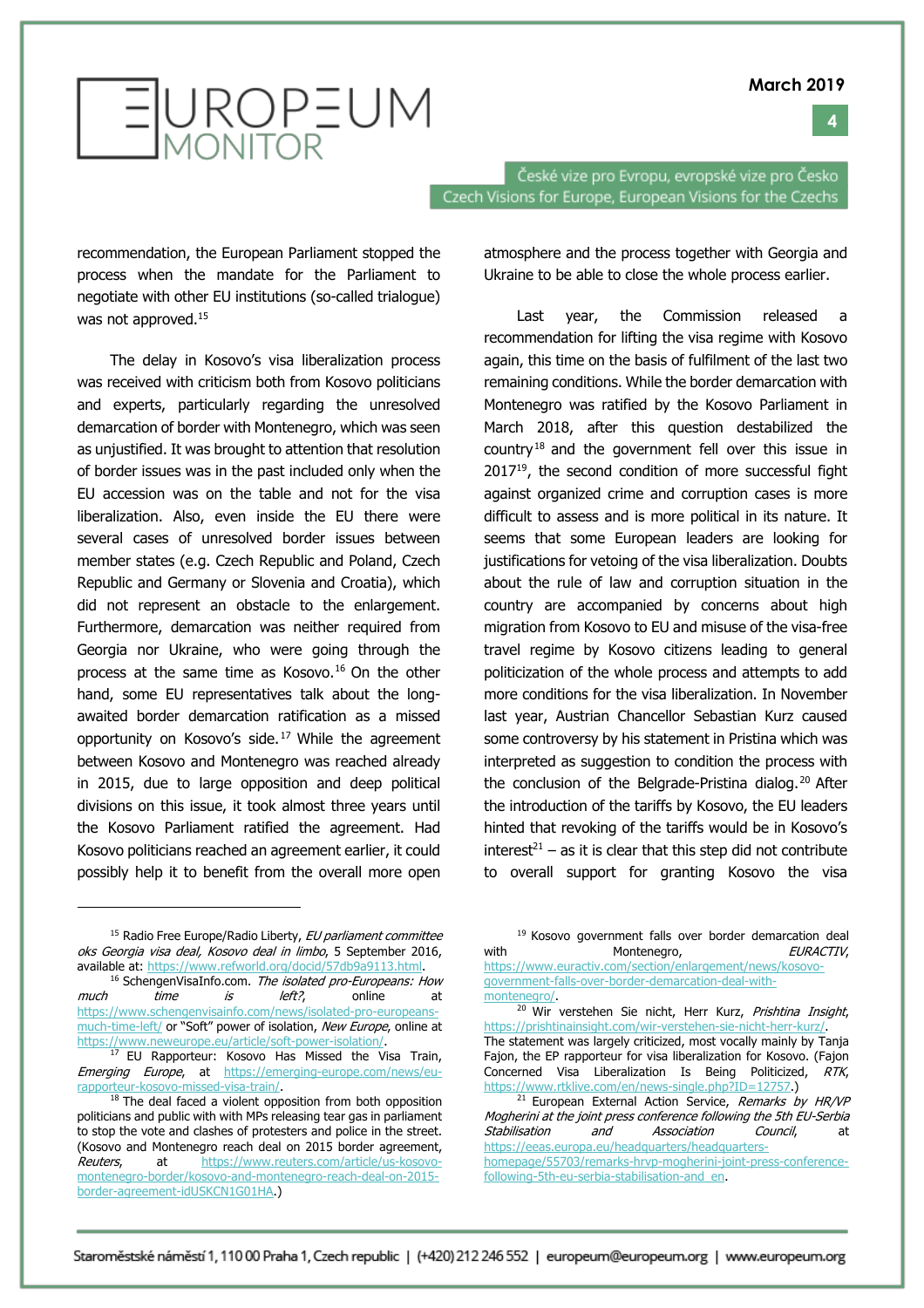



České vize pro Evropu, evropské vize pro Česko Czech Visions for Europe, European Visions for the Czechs

liberalization. The more politicized conditionality in the process was confirmed also by some of the European diplomats involved in the Council meetings in Brussels.22

In these terms, the Commission's technical and objective approach to evaluation<sup>23</sup> and the proposal to the European Parliament and the Council to lift the visa from July 2018 should serve as a credible basis for the European Parliament and Council of the EU to adopt the decision. While the European Parliament passed the vote to lift the visa regime with Kosovo in September 2018, the process is now stuck in the Council where the decision-making is much more dependent on the current political situation in individual member states and attitudes of the governments' electorate towards this question.

## **Conclusion**

 $\overline{a}$ 

At this point, it is difficult to estimate when the whole process could reach a conclusion, and the current situation does not offer grounds for optimism. The matter is further complicated by the fact the EU will have to face bigger and more pressing challenges this year – mainly Brexit and European Parliament elections – drawing attention towards its own survival and future rather than delivering on its promises to the small Western Balkan nation. In autumn last year, there was apparent optimism among stakeholders on Kosovo and EU side about the decision passing by the end of 2018. After the approval by the European Parliament, general expectations were that the Council of EU could decide on its session in early December. However, Kosovo did

not appear on the agenda, and it is unlikely it will during this eventful this year.

On the other hand, it is apparent that the continuation of this process is necessary in order to keep Kosovo in check and on the desired track. As the laggard of the region, Kosovo does not have a perspective of EU membership or even the candidate status like the other Western Balkan states (with Bosnia and Herzegovina waiting to be approved as a candidate, Albania and Macedonia awaiting Council's decision on opening the accession talks in June 2019 and Serbia and Montenegro already on the accession path). At this moment, visa liberalization is the only "carrot" the EU can offer to Kosovo to incentivize it to stay on a constructive path. While it may not seem as much, it is considered very important by basically the entire Kosovo population, and thus the prospect of visa liberalization is essential lest the country is left without prospects of constructive cooperation with the EU.24

The EU needs to be able to utilize it in order to keep Kosovo on the right path. The young and once most pro-European population of the region is getting tired and discouraged by the prolonged process and the political elites are becoming more difficult for European authorities to handle. This was clearly demonstrated in November 2018 when Kosovo introduced 100% trade tariffs on goods from Serbia and Bosnia and Herzegovina despite strong criticism from the EU and US officials.25 The EU suddenly found itself in a position when Kosovo was going rogue and European leaders were rendered impotent due to their primary leverage – Visa Liberalization  $-$  losing credibility as a realistic prospect for Kosovo. The EU not delivering on its promise even

<sup>25</sup> For example Kosovo says to maintain its tariffs on Serbia despite EU pressure, Reuters, https://www.reuters.com/article/uskosovo-serbia/kosovo-says-to-maintain-its-tariffs-on-serbiadespite-eu-pressure-idUSKBN1O22IL or Import tariff threatens Kosovo's most important alliance, Prishtina Insight, https://prishtinainsight.com/import-tax-threatens-kosovos-mostimportant-alliance/.

<sup>&</sup>lt;sup>22</sup> What Stands in the Way of the Council's Approval of Visa Liberalisation for Kosovo?, European Western Balkans, https://europeanwesternbalkans.com/2019/03/15/stands-waycouncils-approval-visa-liberalisation-kosovo/.

<sup>&</sup>lt;sup>23</sup> In early May 2018 the EU mandated an expert mission to Kosovo for assessment of the progress on the second condition.

<sup>&</sup>lt;sup>24</sup> According to the UNDP Kosovo Public Pulse XII in 2016 around 90 % of respondents think that visa liberalization is an important process for Kosovo citizens.